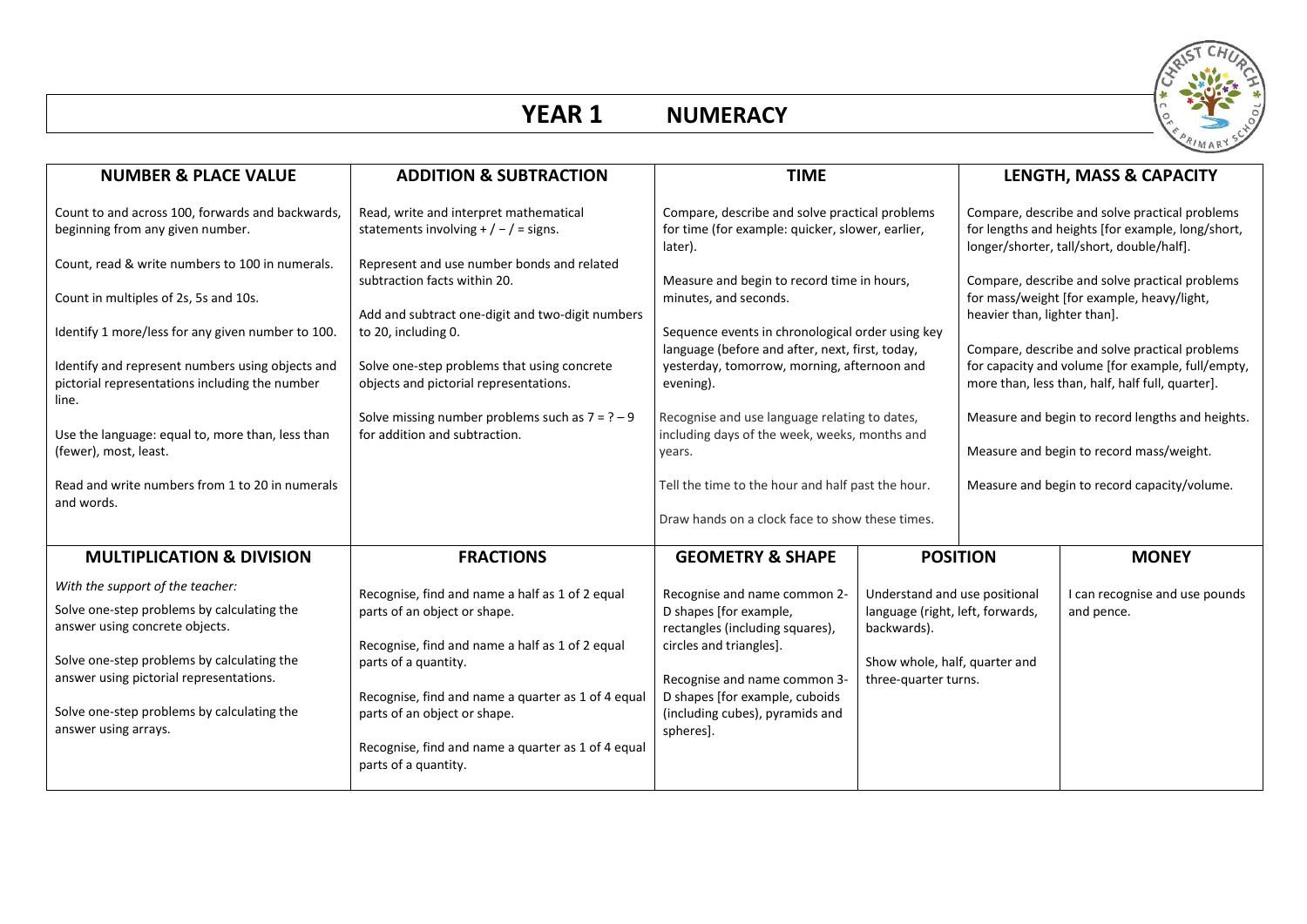

# **YEAR 2 NUMERACY**

| <b>NUMBER &amp;</b>                                                                                                                                                                                                                                                                                                                                                                                                                                                                                           |                                 | <b>ADDITION &amp; SUBTRACTION</b>                                                                                                                                                                                                                                                                                                                                                                                                                                                                                                                                                                                                                                                                                                                 |                                                                                                                                                                                                                                                                                                                                                                                                                                                                                                                                        | <b>MULTIPLICATION &amp;</b>                                                                                                                                                                                                                                  |                                                                                                                                                                                                                                                                                                                                                                         | <b>FRACTIONS</b>                                                                                                                                                                                                                                                                                                                                                                       | <b>TIME</b>                                                                                                                                                                                                                                                                                                                                                     | <b>MONEY</b>                                                                                                                                                                                                                                                                      |
|---------------------------------------------------------------------------------------------------------------------------------------------------------------------------------------------------------------------------------------------------------------------------------------------------------------------------------------------------------------------------------------------------------------------------------------------------------------------------------------------------------------|---------------------------------|---------------------------------------------------------------------------------------------------------------------------------------------------------------------------------------------------------------------------------------------------------------------------------------------------------------------------------------------------------------------------------------------------------------------------------------------------------------------------------------------------------------------------------------------------------------------------------------------------------------------------------------------------------------------------------------------------------------------------------------------------|----------------------------------------------------------------------------------------------------------------------------------------------------------------------------------------------------------------------------------------------------------------------------------------------------------------------------------------------------------------------------------------------------------------------------------------------------------------------------------------------------------------------------------------|--------------------------------------------------------------------------------------------------------------------------------------------------------------------------------------------------------------------------------------------------------------|-------------------------------------------------------------------------------------------------------------------------------------------------------------------------------------------------------------------------------------------------------------------------------------------------------------------------------------------------------------------------|----------------------------------------------------------------------------------------------------------------------------------------------------------------------------------------------------------------------------------------------------------------------------------------------------------------------------------------------------------------------------------------|-----------------------------------------------------------------------------------------------------------------------------------------------------------------------------------------------------------------------------------------------------------------------------------------------------------------------------------------------------------------|-----------------------------------------------------------------------------------------------------------------------------------------------------------------------------------------------------------------------------------------------------------------------------------|
| <b>PLACE VALUE</b>                                                                                                                                                                                                                                                                                                                                                                                                                                                                                            |                                 |                                                                                                                                                                                                                                                                                                                                                                                                                                                                                                                                                                                                                                                                                                                                                   |                                                                                                                                                                                                                                                                                                                                                                                                                                                                                                                                        | <b>DIVISION</b>                                                                                                                                                                                                                                              |                                                                                                                                                                                                                                                                                                                                                                         |                                                                                                                                                                                                                                                                                                                                                                                        |                                                                                                                                                                                                                                                                                                                                                                 |                                                                                                                                                                                                                                                                                   |
| Count in steps of 2, 3, and 5 from 0.<br>Count in steps of 10s from any number<br>forward and backward.<br>Recognise the place value of each digit<br>in a two-digit number (10s, 1s).<br>Identify and represent numbers using<br>different representations, including the<br>number line.<br>Compare and order numbers from 0 up<br>to 100.<br>Use $\lt$ , $>$ and = signs.<br>Read and write numbers to at least 100<br>in numerals and in words.<br>Use place value and number facts to<br>solve problems. |                                 | Recall number bonds to 20 fluently.<br>Derive and use number facts for numbers up to 100.<br>Use column methods to add and subtract 2-digit<br>numbers with growing accuracy.<br>Add and subtract a two-digit number and 1s (using<br>concrete objects, pictorial representations and<br>mentally).<br>Add and subtract a two-digit number and 10s (using<br>concrete objects, pictorial representations and<br>mentally).<br>Add and subtract 2 two-digit numbers (using concrete<br>objects, pictorial representations and mentally).<br>Add 3 one-digit numbers.<br>Recognise the inverse relationship between addition<br>and subtraction and use to check answers.<br>Show that addition can be done in any order but<br>subtraction cannot. | Show that multiplication can be<br>done in any order but division<br>cannot.<br>Know multiplication and division<br>facts for 2, 5 and 10 times tables to<br>12.<br>Recognise odd and even numbers.<br>Use Y2 multiplication and division<br>facts to represent and solve<br>problems using $x$ , $\div$ and = signs.<br>I can solve problems involving<br>multiplication and division, using<br>materials, arrays, repeated<br>addition, mental methods, and<br>multiplication and division facts,<br>including problems in contexts. |                                                                                                                                                                                                                                                              | Name, write and find<br>half, quarter, three-<br>quarters and one-third<br>of a length or shape.<br>Name, write and find<br>half, quarter, three-<br>quarters and one-third<br>of a set of objects or<br>quantity.<br>Write simple fractions.<br>e.g. $\frac{1}{2}$ of 6 = 3<br>Count in halves or<br>quarters to 10.<br>Show that $\frac{1}{2}$ is the<br>same as 2/4. |                                                                                                                                                                                                                                                                                                                                                                                        | Tell and write the<br>time: quarter past<br>and quarter to.<br>Tell and write the<br>time to five minute<br>intervals.<br>Draw hands on a<br>clock face to show<br>these.<br>Compare and<br>sequence intervals of<br>time.<br>Give the number of<br>minutes in an hour<br>and hours in a day.                                                                   | Find different<br>combinations of<br>coins that equal<br>the same.<br>Recognise and<br>use the signs £<br>and p.<br>Solve simple<br>problems (in a<br>practical context)<br>involving addition<br>and subtraction<br>of money of the<br>same unit,<br>including giving<br>change. |
| <b>USING &amp; APPLYING</b>                                                                                                                                                                                                                                                                                                                                                                                                                                                                                   | LENGTH, MASS & CAPACITY         |                                                                                                                                                                                                                                                                                                                                                                                                                                                                                                                                                                                                                                                                                                                                                   |                                                                                                                                                                                                                                                                                                                                                                                                                                                                                                                                        | <b>GEOMETRY &amp; SHAPE</b>                                                                                                                                                                                                                                  |                                                                                                                                                                                                                                                                                                                                                                         | <b>POSITION</b>                                                                                                                                                                                                                                                                                                                                                                        | <b>STATISTICS</b>                                                                                                                                                                                                                                                                                                                                               |                                                                                                                                                                                                                                                                                   |
| Solve problems with<br>addition and subtraction<br>using concrete objects and<br>pictorial representations<br>(including those involving<br>numbers, quantities and<br>measures).<br>Apply increasing<br>knowledge of mental and<br>written methods.                                                                                                                                                                                                                                                          | measuring vessels:<br>$\bullet$ | Choose and use appropriate standard units to<br>estimate and measure (to the nearest appropriate<br>unit) using rulers, scales, thermometers and<br>length/ height in any direction (m/cm).<br>mass $(kg/g)$ .<br>temperature (°C).<br>capacity (litres/ml).<br>Compare and order lengths, mass, volume/capacity<br>and record the results using $>$ , $<$ and $=$ .                                                                                                                                                                                                                                                                                                                                                                              | Draw 2d shapes.<br>symmetry.<br>faces).<br>shapes.<br>shapes and everyday objects.                                                                                                                                                                                                                                                                                                                                                                                                                                                     | Describe properties of 2d shapes.<br>Recognise and describe right angles.<br>Recognise and describe vertical lines of<br>Describe 3d shapes. (edges, vertices,<br>Identify 2d shapes on the surface of 3d<br>Compare and sort common 2d and 3d<br>direction. |                                                                                                                                                                                                                                                                                                                                                                         | Use mathematical language to describe<br>position, direction and movement,<br>(including movement in a straight line<br>and rotation as turn).<br>Show that a right angle is a quarter<br>rotation, two right-angles make a half<br>rotation and three right-angles make a<br>three-quarter rotation.<br>Use and describe clockwise and anti-<br>clockwise when describing rotation of | Draw and use tables.<br>Draw and use tally charts.<br>Draw a simple pictogram accurately.<br>Interpret pictograms with many to 1<br>ratios including 2, 5 and 10.<br>Draw a simple block diagram<br>accurately.<br>Interpret block diagrams.<br>Compare data and answer questions<br>when data is presented in a Table, Tally<br>Chart, Pictogram or Bar Chart. |                                                                                                                                                                                                                                                                                   |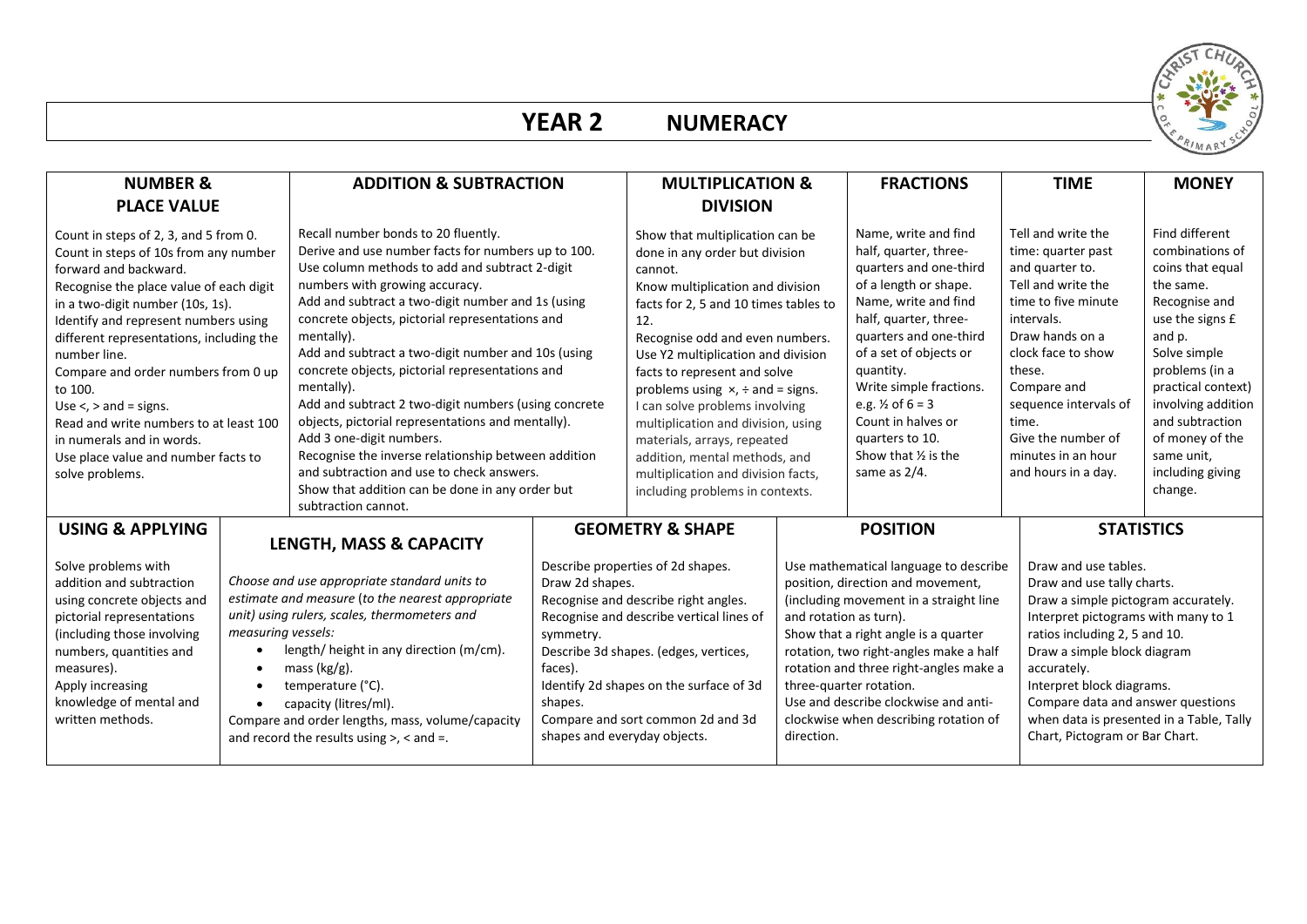

| <b>NUMBER &amp; PLACE VALUE</b>                                                                                                                                                                                                                                                                                                                                                                                                                                                                                                                                       | <b>ADDITION &amp; SUBTRACTION</b>       |                                                                                                                                                                                                                                                                                                                                                                                                                                                                                                                                          | <b>MULTIPLICATION &amp;</b>                                                                                                                                                                                                                                                                                                                                                                                             |                                                                                                                                                                                                                                                                                                                                                |                                                                                                                                                                                                                                                                                                                                                                                                                                                                                                                                                                                                                         | <b>FRACTIONS</b>                                                       |  |
|-----------------------------------------------------------------------------------------------------------------------------------------------------------------------------------------------------------------------------------------------------------------------------------------------------------------------------------------------------------------------------------------------------------------------------------------------------------------------------------------------------------------------------------------------------------------------|-----------------------------------------|------------------------------------------------------------------------------------------------------------------------------------------------------------------------------------------------------------------------------------------------------------------------------------------------------------------------------------------------------------------------------------------------------------------------------------------------------------------------------------------------------------------------------------------|-------------------------------------------------------------------------------------------------------------------------------------------------------------------------------------------------------------------------------------------------------------------------------------------------------------------------------------------------------------------------------------------------------------------------|------------------------------------------------------------------------------------------------------------------------------------------------------------------------------------------------------------------------------------------------------------------------------------------------------------------------------------------------|-------------------------------------------------------------------------------------------------------------------------------------------------------------------------------------------------------------------------------------------------------------------------------------------------------------------------------------------------------------------------------------------------------------------------------------------------------------------------------------------------------------------------------------------------------------------------------------------------------------------------|------------------------------------------------------------------------|--|
| Count from 0 in multiples of 4, 8, 50<br>and 100.<br>Find 10 or 100 more or less than a<br>given number.<br>Explain the place value of each digit in<br>a 3-digit number (100s, 10s, 1s).<br>Compare and order numbers up to<br>1,000.<br>Identify, represent and estimate<br>numbers using different<br>representations, including measure.<br>Read and write numbers up to 1,000 in<br>numerals and in words.                                                                                                                                                       | to 3 digits.<br>subtraction.<br>answer. | Add and subtract a three-digit number and 1s mentally.<br>Add and subtract a three-digit number and 10s mentally.<br>Add and subtract a three-digit number and 100s mentally.<br>Use column methods to add or subtract numbers with up<br>Solve problems, including missing number problems, using<br>number facts, place value, and more complex addition and<br>Solve missing number problems, using number facts, place<br>value, and more complex addition and subtraction.<br>Estimate answers and judge the 'reasonableness' of an | <b>DIVISION</b><br>Recall, derive and use multiplication<br>and division facts for the 3, 4 and 8<br>multiplication tables.<br>Apply the fact that multiplication can<br>be done in any order.<br>Apply knowledge of Y3 facts to 2-digit<br>times 1-digit sums using written<br>methods including short<br>multiplication and short division.<br>Apply knowledge of Y3 facts to 2-digit<br>times 1-digit sums mentally. |                                                                                                                                                                                                                                                                                                                                                | Count up and down in tenths.<br>Explain that a tenth means splitting an object /quantity into ten<br>equal parts.<br>Explain the link between tenths and place value.<br>Recognise, find and write fractions of a discrete set of objects,<br>including simple non-unit fractions.<br>Recognise and draw equivalence for fractions with small<br>denominators.<br>Recognise and use fractions as numbers, including non-unit<br>fractions.<br>Add and subtract fractions with the same denominator, within<br>one whole.<br>Compare and order unit fractions.<br>Compare and order fractions with the same denominator. |                                                                        |  |
| <b>TIME</b><br><b>USING &amp; APPLYING</b>                                                                                                                                                                                                                                                                                                                                                                                                                                                                                                                            |                                         |                                                                                                                                                                                                                                                                                                                                                                                                                                                                                                                                          |                                                                                                                                                                                                                                                                                                                                                                                                                         |                                                                                                                                                                                                                                                                                                                                                | LENGTH, MASS & CAPACITY                                                                                                                                                                                                                                                                                                                                                                                                                                                                                                                                                                                                 |                                                                        |  |
| Solve number problems and practical problems involving<br>Year 3 ideas.<br>Numerals.<br>Solve scaling problems e.g. three times as big/many.<br>Solve correspondence problems, (in which n objects are<br>and midnight.<br>linked to m objects) e.g. three hats and four coats - how<br>many outfits?<br>Solve problems related to Y3 fractions.<br>each month, year and leap year.                                                                                                                                                                                   |                                         | Tell the time from an analogue clock, including with Roman<br>Use vocabulary such as o'clock, am/pm, morning, afternoon, noon<br>Record and compare time in terms of seconds, minutes and hours.<br>Recall the number of seconds in a minute and the number of days in<br>Compare durations of events.                                                                                                                                                                                                                                   |                                                                                                                                                                                                                                                                                                                                                                                                                         | Draw and measure straight lines in cm and mm, rounding to the nearest<br>cm.<br>Measure and compare lengths (m/cm/mm); mass (kg/g); volume/capacity<br>$(I/ml)$ .<br>Add and subtract lengths (m/cm/mm); mass (kg/g); volume/capacity (l/ml).<br>Compare and use mixed units e.g. 1kg and 200g.<br>Find equivalence in measures e.g. 5m=500cm. |                                                                                                                                                                                                                                                                                                                                                                                                                                                                                                                                                                                                                         |                                                                        |  |
|                                                                                                                                                                                                                                                                                                                                                                                                                                                                                                                                                                       | <b>GEOMETRY &amp; SHAPE</b>             |                                                                                                                                                                                                                                                                                                                                                                                                                                                                                                                                          | <b>STATISTICS</b><br><b>MONEY</b>                                                                                                                                                                                                                                                                                                                                                                                       |                                                                                                                                                                                                                                                                                                                                                |                                                                                                                                                                                                                                                                                                                                                                                                                                                                                                                                                                                                                         |                                                                        |  |
| Explain how 2 right-angles make a half turn, 3 make a three-quarter turn and 4 make a complete<br>turn.<br>Use 'angles' as a property of shape or description of turn.<br>Recognise if angles are greater or less than a right angle.<br>Measure the perimeter of simple 2-D shapes.<br>Describe properties of 2d shapes, including length of lines, right angle/acute/obtuse.<br>Recognise 3d shapes in different orientations and describe properties.<br>Identify horizontal/vertical lines.<br>Identify pairs of parallel lines.<br>Identify perpendicular lines. |                                         |                                                                                                                                                                                                                                                                                                                                                                                                                                                                                                                                          | Interpret and present data using Bar charts / Pictograms /<br>Tables.<br>Use simple scales (e.g. 2,5,10 units per cm) in pictograms and<br>separately.<br>bar charts with some accuracy.<br>Solve questions such as 'How many more/fewer' when given a<br>scaled graph for questions that involve one or two steps.                                                                                                     |                                                                                                                                                                                                                                                                                                                                                |                                                                                                                                                                                                                                                                                                                                                                                                                                                                                                                                                                                                                         | Add and subtract amounts of money<br>to give change, recording £ and p |  |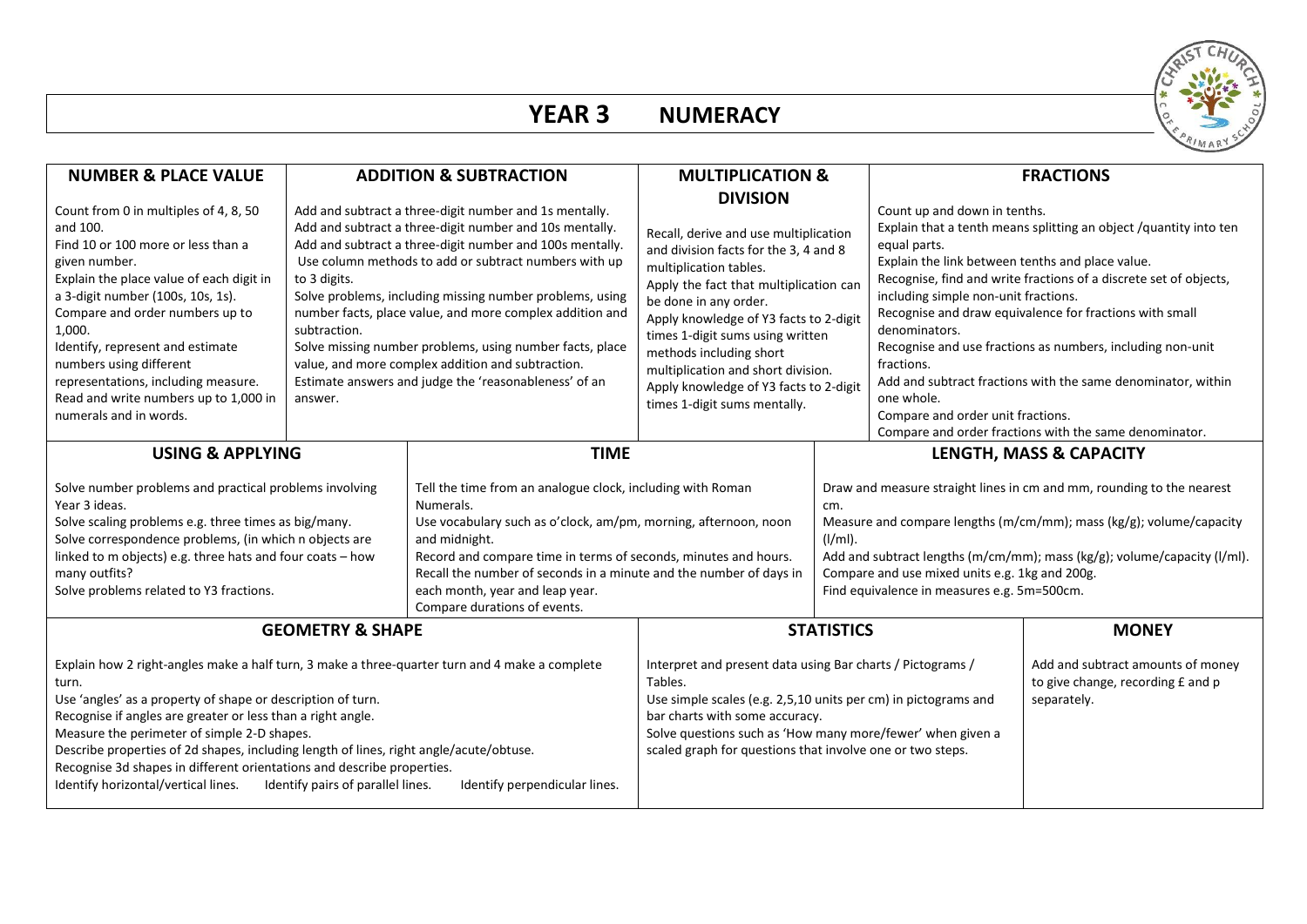

## **YEAR 4 NUMERACY**

| <b>NUMBER &amp; PLACE VALUE</b>                                                                                                                                                                                                                                                                                                                                                                                                                                                         | <b>ADDITION &amp;</b>                                                                                                                                                                                                                                                                                                                                                                                                                                                                                                                                                                                                                                                                                                                                                                                                                                                 |                                                                                                                                                                                                                              | MULTIPLICATION/DIVISION                                                                                                                                                                                                                                                                                                                                                                                                                                           |                                                                                                                                                                                                                                                                                                                                                                                                                                                                                                                                                                                                                                                                                                                                                                                                                                                                                                                                                                                                                                                                                        |                         |  |  |
|-----------------------------------------------------------------------------------------------------------------------------------------------------------------------------------------------------------------------------------------------------------------------------------------------------------------------------------------------------------------------------------------------------------------------------------------------------------------------------------------|-----------------------------------------------------------------------------------------------------------------------------------------------------------------------------------------------------------------------------------------------------------------------------------------------------------------------------------------------------------------------------------------------------------------------------------------------------------------------------------------------------------------------------------------------------------------------------------------------------------------------------------------------------------------------------------------------------------------------------------------------------------------------------------------------------------------------------------------------------------------------|------------------------------------------------------------------------------------------------------------------------------------------------------------------------------------------------------------------------------|-------------------------------------------------------------------------------------------------------------------------------------------------------------------------------------------------------------------------------------------------------------------------------------------------------------------------------------------------------------------------------------------------------------------------------------------------------------------|----------------------------------------------------------------------------------------------------------------------------------------------------------------------------------------------------------------------------------------------------------------------------------------------------------------------------------------------------------------------------------------------------------------------------------------------------------------------------------------------------------------------------------------------------------------------------------------------------------------------------------------------------------------------------------------------------------------------------------------------------------------------------------------------------------------------------------------------------------------------------------------------------------------------------------------------------------------------------------------------------------------------------------------------------------------------------------------|-------------------------|--|--|
| Count in multiples of 6, 7, 9, 25 and<br>1,000.<br>Find 1,000 more or less than a given<br>number.<br>Count backwards through 0 to include<br>negative numbers.<br>Explain the place value of each digit in a<br>four-digit number.<br>Order and compare numbers beyond<br>1,000.<br>Round any number to the nearest 10,<br>100 or 1,000.<br>Read Roman numerals to 100 (I to C).<br>Know that over time, the numeral<br>system changed to include the concept<br>of 0 and place value. | <b>SUBTRACTION</b><br>Add and subtract numbers<br>mentally when appropriate, with<br>increasing fluency.<br>Add and subtract numbers with up<br>to 4 digits using the formal written<br>methods of column addition and<br>subtraction where appropriate.<br>Estimate and use inverse<br>operations to check answers to a<br>calculation.<br>Solve addition and subtraction two-<br>step problems in contexts, deciding<br>which operations and methods to<br>use and why.                                                                                                                                                                                                                                                                                                                                                                                             |                                                                                                                                                                                                                              | Recall multiplication and division<br>facts for multiplication tables up to<br>$12 \times 12$ .<br>Use place value and multiplication<br>facts to multiply and divide mentally<br>e.g. 2x800=1600, 900÷3=300.<br>Use the distributive law<br>(39x7=30x7+9x7) and<br>Associative law (2x8x5=2x5x8).<br>Multiply up to three numbers<br>applying above laws.<br>Use written layout and calculation<br>when multiplying 2 or 3 digit<br>numbers by a 1 digit number. | <b>FRACTIONS</b><br>Recognise and show, using diagrams, families of common equivalent fractions.<br>Count up and down in hundredths.<br>Explain that hundredths arise when dividing an object by 100 and dividing tenths by 10.<br>Solve problems involving increasingly harder fractions to calculate quantities including<br>non-unit fractions where the answer is a whole number.<br>Add and subtract fractions with the same denominator with answers going past a<br>whole.<br>Recognise and write decimal equivalents of any number of tenths or hundreds.<br>Recognise and write decimal equivalents to $\frac{1}{4}$ , $\frac{1}{2}$ and $\frac{1}{4}$ can find the effect of dividing a<br>one- or two-digit number by 10 and 100.<br>Identify the value of the digits in decimals to ones, tenths and hundredths.<br>Round decimals with 1 decimal place to the nearest whole number.<br>Compare numbers with the same number of decimal places up to 2 decimal places.<br>Solve simple measure and money problems involving fractions and decimals to 2<br>decimal places. |                         |  |  |
| <b>USING &amp; APPLYING</b>                                                                                                                                                                                                                                                                                                                                                                                                                                                             |                                                                                                                                                                                                                                                                                                                                                                                                                                                                                                                                                                                                                                                                                                                                                                                                                                                                       |                                                                                                                                                                                                                              |                                                                                                                                                                                                                                                                                                                                                                                                                                                                   | <b>GEOMETRY &amp; SHAPE</b>                                                                                                                                                                                                                                                                                                                                                                                                                                                                                                                                                                                                                                                                                                                                                                                                                                                                                                                                                                                                                                                            | LENGTH, MASS & CAPACITY |  |  |
| numbers.<br>children.<br>decimals to 2 decimal places.<br>seconds, years to months, weeks to days.                                                                                                                                                                                                                                                                                                                                                                                      | Solve number and practical problems with increasingly large positive<br>and metres.<br>Solve problems that include: Multiplying and adding (two-step);<br>Find the area of rectilinear shapes by counting squares.<br>multiplying a 2-digit number by a 1-digit number; Integer scaling;<br>Harder correspondence problems e.g. 10 cakes shared between 3<br>properties and sizes.<br>Identify acute and obtuse angles.<br>Solve simple measure and money problems involving fractions and<br>Compare and order angles up to 2 right angles by size.<br>Identify lines of symmetry in 2-D shapes presented in different orientations.<br>Complete a simple symmetric figure with respect to a specific line of symmetry, including<br>Solve problems involving converting from hours to minutes, minutes to<br>where the line of symmetry does not dissect the shape. |                                                                                                                                                                                                                              | Convert between different units of<br>Measure and calculate the perimeter of a rectilinear figure (including squares) in centimetres<br>measure e.g. metres and cm, ml and<br>litres etc.<br>Compare and classify shapes, including types of quadrilaterals and triangles, based on their<br>Estimate, calculate and compare<br>different measurements, converting<br>between units.                                                                              |                                                                                                                                                                                                                                                                                                                                                                                                                                                                                                                                                                                                                                                                                                                                                                                                                                                                                                                                                                                                                                                                                        |                         |  |  |
| <b>TIME</b>                                                                                                                                                                                                                                                                                                                                                                                                                                                                             |                                                                                                                                                                                                                                                                                                                                                                                                                                                                                                                                                                                                                                                                                                                                                                                                                                                                       | <b>POSITION</b>                                                                                                                                                                                                              | <b>STATISTICS</b>                                                                                                                                                                                                                                                                                                                                                                                                                                                 |                                                                                                                                                                                                                                                                                                                                                                                                                                                                                                                                                                                                                                                                                                                                                                                                                                                                                                                                                                                                                                                                                        | <b>MONEY</b>            |  |  |
| Convert between different units of measure e.g. hours to<br>first quadrant.<br>minutes.<br>Read, write and convert time between analogue and digital<br>12- and 24-hour clocks.<br>Solve problems involving converting from hours to minutes,<br>minutes to seconds, years to months, weeks to days.<br>polygon.                                                                                                                                                                        |                                                                                                                                                                                                                                                                                                                                                                                                                                                                                                                                                                                                                                                                                                                                                                                                                                                                       | Describe positions on a 2-D grid as coordinates in the<br>Describe movements between positions as translations<br>of a given unit to the left/right and up/down.<br>Plot specified points and draw sides to complete a given | Interpret and present discrete and continuous data using<br>appropriate graphical methods, including bar charts and<br>time graphs.<br>Solve comparison, sum and difference problems using<br>information presented in bar charts, pictograms, tables and<br>other graphs.                                                                                                                                                                                        | Calculate and compare<br>amounts of money.<br>Use decimal notation<br>for money.                                                                                                                                                                                                                                                                                                                                                                                                                                                                                                                                                                                                                                                                                                                                                                                                                                                                                                                                                                                                       |                         |  |  |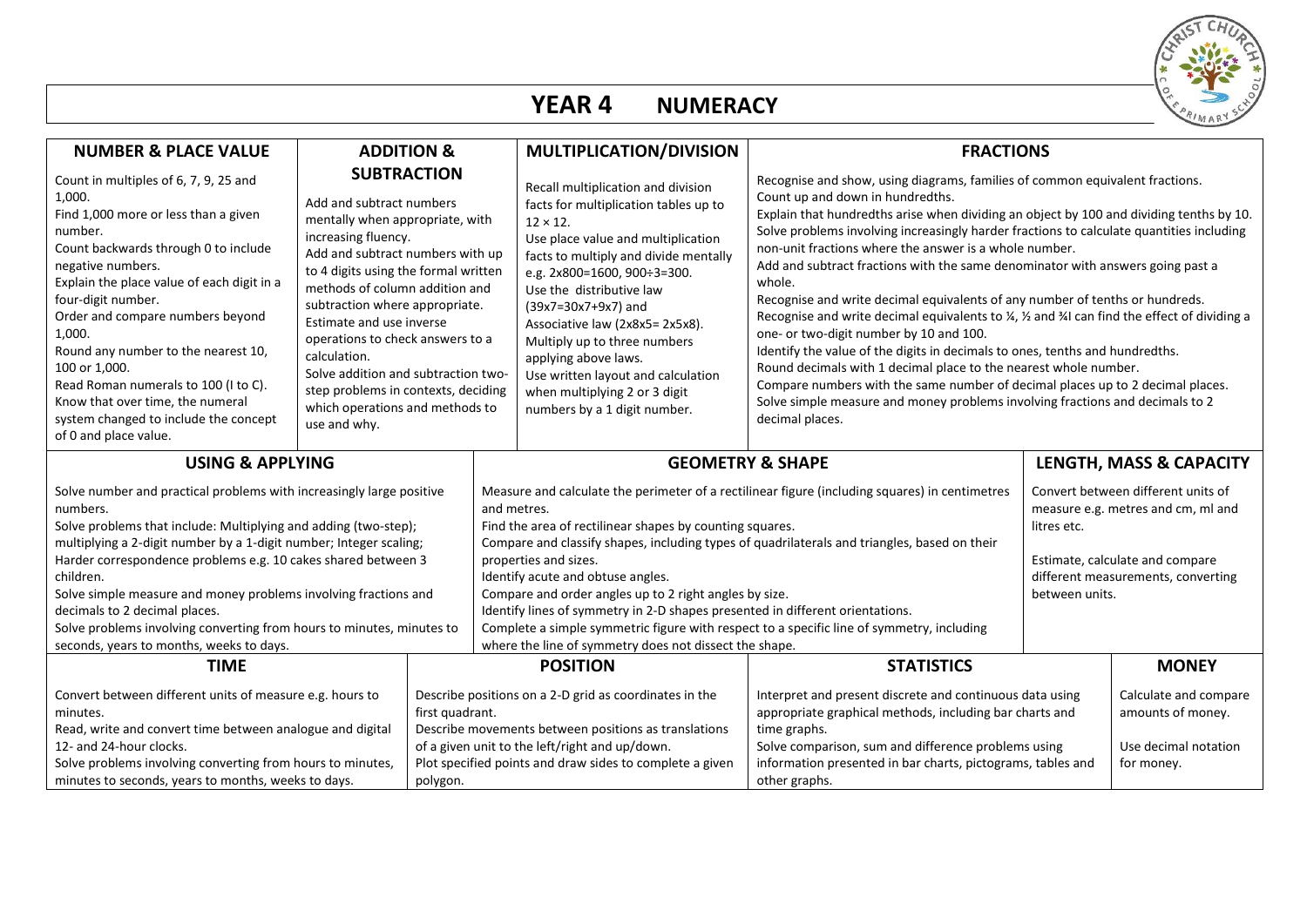

#### **YEAR 5 NUMERACY**

| <b>NUMBER &amp; PLACE VALUE</b>                                                                                                                                                                                                                                                                                                                                                                                                                                                                                                                                                                                                                                                                                         | <b>ADDITION &amp;</b>                                                                                                                                                                                                                                                                                                                                                                                                             |                                                          |                                                                                                                                                                                                                                                                                                                                                                                                                                                                                                                                                                                                                                                                                                                                                                                                                                                                                                                    |  |                                                                                                                                                                                                                                                                                                                                                                                                                                                                                                                                                                                                                                                                                                                                                                                                                                                                                                                                                                                                                                                                                                                                                                                                                                                                                                                                                                                                            | <b>FRACTIONS</b>                                                                                                                                                   |  |
|-------------------------------------------------------------------------------------------------------------------------------------------------------------------------------------------------------------------------------------------------------------------------------------------------------------------------------------------------------------------------------------------------------------------------------------------------------------------------------------------------------------------------------------------------------------------------------------------------------------------------------------------------------------------------------------------------------------------------|-----------------------------------------------------------------------------------------------------------------------------------------------------------------------------------------------------------------------------------------------------------------------------------------------------------------------------------------------------------------------------------------------------------------------------------|----------------------------------------------------------|--------------------------------------------------------------------------------------------------------------------------------------------------------------------------------------------------------------------------------------------------------------------------------------------------------------------------------------------------------------------------------------------------------------------------------------------------------------------------------------------------------------------------------------------------------------------------------------------------------------------------------------------------------------------------------------------------------------------------------------------------------------------------------------------------------------------------------------------------------------------------------------------------------------------|--|------------------------------------------------------------------------------------------------------------------------------------------------------------------------------------------------------------------------------------------------------------------------------------------------------------------------------------------------------------------------------------------------------------------------------------------------------------------------------------------------------------------------------------------------------------------------------------------------------------------------------------------------------------------------------------------------------------------------------------------------------------------------------------------------------------------------------------------------------------------------------------------------------------------------------------------------------------------------------------------------------------------------------------------------------------------------------------------------------------------------------------------------------------------------------------------------------------------------------------------------------------------------------------------------------------------------------------------------------------------------------------------------------------|--------------------------------------------------------------------------------------------------------------------------------------------------------------------|--|
| Read, write, order and compare numbers to<br>at least 1,000,000 and determine the value of<br>each digit.<br>Count forwards or backwards in steps of<br>powers of 10 for any given number up to<br>1,000,000.<br>Interpret negative numbers in context, count<br>forwards and backwards with positive and<br>negative whole numbers, including through<br>$\Omega$ .<br>Round any number up to 1,000,000 to the<br>nearest 10, 100, 1,000, 10,000 and 100,000.<br>Read Roman numerals to 1,000 (M) and<br>recognise years written in Roman numerals.<br>Recognise and describe linear number<br>sequences, including those involving<br>fractions and decimals.<br>Give the term-to-term rule for a number<br>sequence. | <b>SUBTRACTION</b><br>Add and subtract<br>whole numbers with<br>more than 4 digits,<br>including using formal<br>written methods<br>(column).<br>Add and subtract<br>numbers mentally with<br>increasingly large<br>numbers e.g. 12,426-<br>1,200=11,226.<br>Use rounding to check<br>answers to<br>calculations.<br>Solve multi-step<br>addition and<br>subtraction problems,<br>choosing which<br>operations to use and<br>why. | cubed $(^3)$ .                                           | <b>MULTIPLICATION &amp; DIVISION</b><br>Identify factors, including all factor pairs of a<br>number and common factors of two numbers.<br>Explain and find prime numbers, prime factors and<br>composite numbers (non-prime).<br>Recall prime numbers up to 19.<br>Establish whether a number up to 100 is prime.<br>Multiply numbers up to 4 digits by a one- or two-<br>digit number using a formal written method,<br>including long multiplication for two-digit numbers.<br>Multiply and divide numbers mentally, drawing<br>upon known facts.<br>Divide numbers up to 4 digits by a one-digit number<br>using the formal written method of short division.<br>Interpret remainders appropriately for the context.<br>Multiply and divide whole numbers and those<br>involving decimals by 10, 100 and 1,000.<br>Recognise and use square numbers and cube<br>numbers, and the notation for squared $(2)$ and |  | Compare and order fractions whose denominators are all multiples of the same number.<br>Identify, name and write equivalent fractions of a given fraction, represented visually,<br>including tenths and hundredths.<br>Recognise mixed numbers and improper fractions.<br>Convert from one form to the other and write mathematical statements > 1 as a mixed<br>number e.g. $2/5 + 4/5=6/5 = 11/5$ .<br>Add and subtract fractions with denominators that are multiples of the same number.<br>Multiply proper fractions and mixed numbers by whole numbers, supported by materials<br>and diagrams.<br>Read and write decimal numbers as fractions e.g. 71/100=0.71.<br>Recognise and use thousandths and relate to prior knowledge.<br>Round decimals with 2 decimal places to the nearest whole number and to 1 decimal place.<br>Read, write, order and compare numbers with up to 3 decimal places.<br>Find decimal fraction (to 2 decimal places) compliments to 1.<br>Solve problems involving number up to 3 decimal places.<br>Recognise the per cent symbol (%) and understand that per cent relates to 'number of parts<br>per 100'.<br>Write percentages as a fraction with denominator 100, and as a decimal fraction.<br>Solve problems which require knowing percentage and decimal equivalents<br>of 1/2, 1/4, 1/5, 2/5, 4/5 and fractions with a denominator of a multiple of 10 or 25. |                                                                                                                                                                    |  |
| <b>USING &amp; APPLYING</b><br>Solve number problems and practical problems that involve Y5<br>number and place value.<br>Solve problems involving multiplication and division, including using<br>their knowledge of factors and multiples, squares and cubes.<br>Solve problems involving addition, subtraction, multiplication and<br>division and a combination of these, including understanding the<br>meaning of the equals sign.<br>Solve problems involving multiplication and division, including<br>scaling by simple fractions and problems involving simple rates.<br>Use all four operations to solve problems involving measure and<br>money using decimal notation, including scaling.                  |                                                                                                                                                                                                                                                                                                                                                                                                                                   | and metres.<br>capacity e.g. using water.<br>millimetre. | LENGTH, MASS & CAPACITY<br>Explain and use approximate equivalences<br>between metric units and common imperial<br>units such as inches, pounds and pints.<br>Measure and calculate the perimeter of<br>composite rectilinear shapes in centimetres<br>Estimate volume e.g. using 1 cm <sup>3</sup> blocks to<br>build cuboids (including cubes)] and<br>Draw lines with a ruler to the nearest                                                                                                                                                                                                                                                                                                                                                                                                                                                                                                                    |  | <b>GEOMETRY &amp; SHAPE</b><br>Measure and calculate the perimeter of composite rectilinear shapes in cm and metres.<br>Calculate and compare the area of rectangles (including squares), including using standard units, square<br>centimetres ( $cm2$ ) and square metres ( $m2$ ).<br>Estimate the area of irregular shapes.<br>Use the properties of rectangles to deduce related facts and find missing lengths and angles.<br>Identify 3-D shapes, including cubes and other cuboids, from 2-D representation.<br>Explain that angles are measured in degrees.<br>Estimate and compare acute, obtuse and reflex angles.<br>Draw given angles and measure them in degrees.<br>Distinguish between regular and irregular polygons based on reasoning about equal sides and angles.<br>Measure angles with a protractor.<br>Use symbols for parallel and right angles.                                                                                                                                                                                                                                                                                                                                                                                                                                                                                                                                  |                                                                                                                                                                    |  |
| <b>MONEY</b><br>I can use all four operations to solve<br>problems involving money using decimal<br>notation, including scaling.                                                                                                                                                                                                                                                                                                                                                                                                                                                                                                                                                                                        | <b>POSITION</b><br>Identify, describe and represent the position of<br>a shape following a reflection (parallel to axis)<br>or translation, using the appropriate language.<br>Know that the shape has not changed.                                                                                                                                                                                                               |                                                          | Solve comparison, sum and difference problems using information<br>presented in a line graph.                                                                                                                                                                                                                                                                                                                                                                                                                                                                                                                                                                                                                                                                                                                                                                                                                      |  | <b>STATISTICS</b><br>Complete, read and interpret information in tables, including timetables.                                                                                                                                                                                                                                                                                                                                                                                                                                                                                                                                                                                                                                                                                                                                                                                                                                                                                                                                                                                                                                                                                                                                                                                                                                                                                                             | <b>TIME</b><br>Solve problems involving converting between units<br>of time (e.g. seconds to minutes, minutes to hours,<br>hours to days, days to weeks and days). |  |